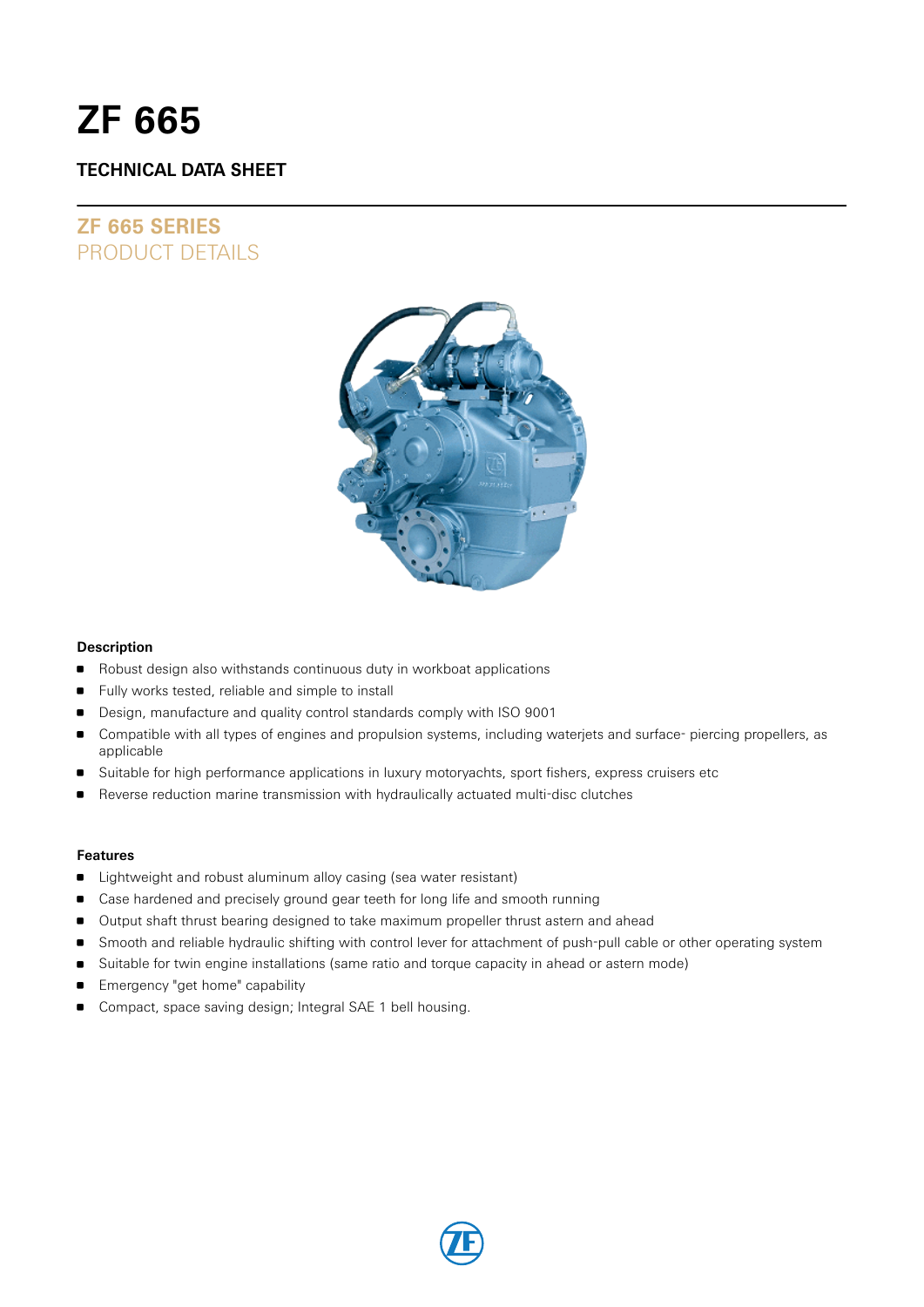# **RATINGS**

|                          | Ratios                 |               | Power Factor |      |          | <b>Input Power Capacity</b> |          |          |          | Max. | Max. | Max.       |
|--------------------------|------------------------|---------------|--------------|------|----------|-----------------------------|----------|----------|----------|------|------|------------|
| 1st                      | 2nd                    | kW/RPM hp/RPM |              | kW   | hp       | kW                          | hp       | kW       | hp       | kW   | hp   | <b>RPM</b> |
|                          | Pleasure Duty - Diesel |               |              |      | 2100 RPM |                             | 2300 RPM | 2450 RPM |          |      |      |            |
| 1.111,                   | 0.4476                 | 0.6002        | 940          | 1260 | 1029     | 1380                        | 1097     | 1470     | 1343     | 1801 | 3000 |            |
| $1.182$ <sup>*</sup> ,   |                        |               |              |      |          |                             |          |          |          |      |      |            |
| 1.262,                   |                        |               |              |      |          |                             |          |          |          |      |      |            |
| $1.400^*$ ,              |                        |               |              |      |          |                             |          |          |          |      |      |            |
| $1.500*$ ,               |                        |               |              |      |          |                             |          |          |          |      |      |            |
| 1.743,                   |                        |               |              |      |          |                             |          |          |          |      |      |            |
| 2.000,                   |                        |               |              |      |          |                             |          |          |          |      |      |            |
| 2.233*                   |                        |               |              |      |          |                             |          |          |          |      |      |            |
| 2.593                    | 0.3997                 | 0.5360        | 839          | 1126 | 919      | 1233                        | 979      | 1313     | 1199     | 1608 | 3000 |            |
| $3.042*$                 | 0.3518                 | 0.4718        | 739          | 991  | 809      | 1085                        | 862      | 1156     | 1055     | 1415 | 3000 |            |
| Light Duty - Diesel      |                        |               |              |      | 2100 RPM | 2300 RPM                    |          | 2450 RPM |          |      |      |            |
| 1.111,                   | 0.3729                 | 0.5001        | 783          | 1050 | 858      | 1150                        | 914      | 1225     | 1119     | 1500 | 3000 |            |
| $1.182^*$ ,              |                        |               |              |      |          |                             |          |          |          |      |      |            |
| 1.262,                   |                        |               |              |      |          |                             |          |          |          |      |      |            |
| $1.400*$ ,               |                        |               |              |      |          |                             |          |          |          |      |      |            |
| $1.500*$ ,               |                        |               |              |      |          |                             |          |          |          |      |      |            |
| 1.743,                   |                        |               |              |      |          |                             |          |          |          |      |      |            |
| 2.000                    |                        |               |              |      |          |                             |          |          |          |      |      |            |
| $2.233^{*}$ ,            | 0.3654                 | 0.4900        | 767          | 1029 | 840      | 1127                        | 895      | 1201     | 1096     | 1470 | 3000 |            |
| 2.593                    |                        |               |              |      |          |                             |          |          |          |      |      |            |
| $3.042*$                 | 0.2917                 | 0.3912        | 613          | 822  | 671      | 900                         | 715      | 958      | 875      | 1174 | 3000 |            |
|                          | Medium Duty - Diesel   |               |              |      | 1800 RPM |                             | 2100 RPM |          | 2250 RPM |      |      |            |
| 1.111,                   | 0.3107                 | 0.4167        | 559          | 750  | 652      | 875                         | 699      | 938      | 932      | 1250 | 3000 |            |
| $1.182$ <sup>*</sup> ,   |                        |               |              |      |          |                             |          |          |          |      |      |            |
| 1.262,                   |                        |               |              |      |          |                             |          |          |          |      |      |            |
| $1.400*$ ,               |                        |               |              |      |          |                             |          |          |          |      |      |            |
| $1.500*$ ,               |                        |               |              |      |          |                             |          |          |          |      |      |            |
| 1.743,                   |                        |               |              |      |          |                             |          |          |          |      |      |            |
| 2.000                    |                        |               |              |      |          |                             |          |          |          |      |      |            |
| $2.233^{*}$ ,            | 0.2900                 | 0.3889        | 522          | 700  | 609      | 817                         | 653      | 875      | 870      | 1167 | 3000 |            |
| 2.593                    |                        |               |              |      |          |                             |          |          |          |      |      |            |
| $3.042*$                 | 0.2382                 | 0.3194        | 429          | 575  | 500      | 671                         | 536      | 719      | 715      | 958  | 3000 |            |
| Continuous Duty - Diesel |                        |               |              |      | 1600 RPM | 1800 RPM                    |          | 2100 RPM |          |      |      |            |
| 1.111,                   | 0.2900                 | 0.3889        | 464          | 622  | 522      | 700                         | 609      | 817      | 870      | 1167 | 3000 |            |
| $1.182*$                 |                        |               |              |      |          |                             |          |          |          |      |      |            |
| 1.262,                   |                        |               |              |      |          |                             |          |          |          |      |      |            |
| $1.400^*$ ,              |                        |               |              |      |          |                             |          |          |          |      |      |            |
| $1.500^*$ ,              |                        |               |              |      |          |                             |          |          |          |      |      |            |
| 1.743,                   |                        |               |              |      |          |                             |          |          |          |      |      |            |
| 2.000                    |                        |               |              |      |          |                             |          |          |          |      |      |            |
| $2.233*$                 | 0.2692                 | 0.3610        | 431          | 578  | 485      | 650                         | 565      | 758      | 808      | 1083 | 3000 |            |
| 2.593                    |                        |               |              |      |          |                             |          |          |          |      |      |            |
| $3.042*$                 | 0.2237                 | 0.3000        | 358          | 480  | 403      | 540                         | 470      | 630      | 671      | 900  | 3000 |            |

\* Special Order Ratio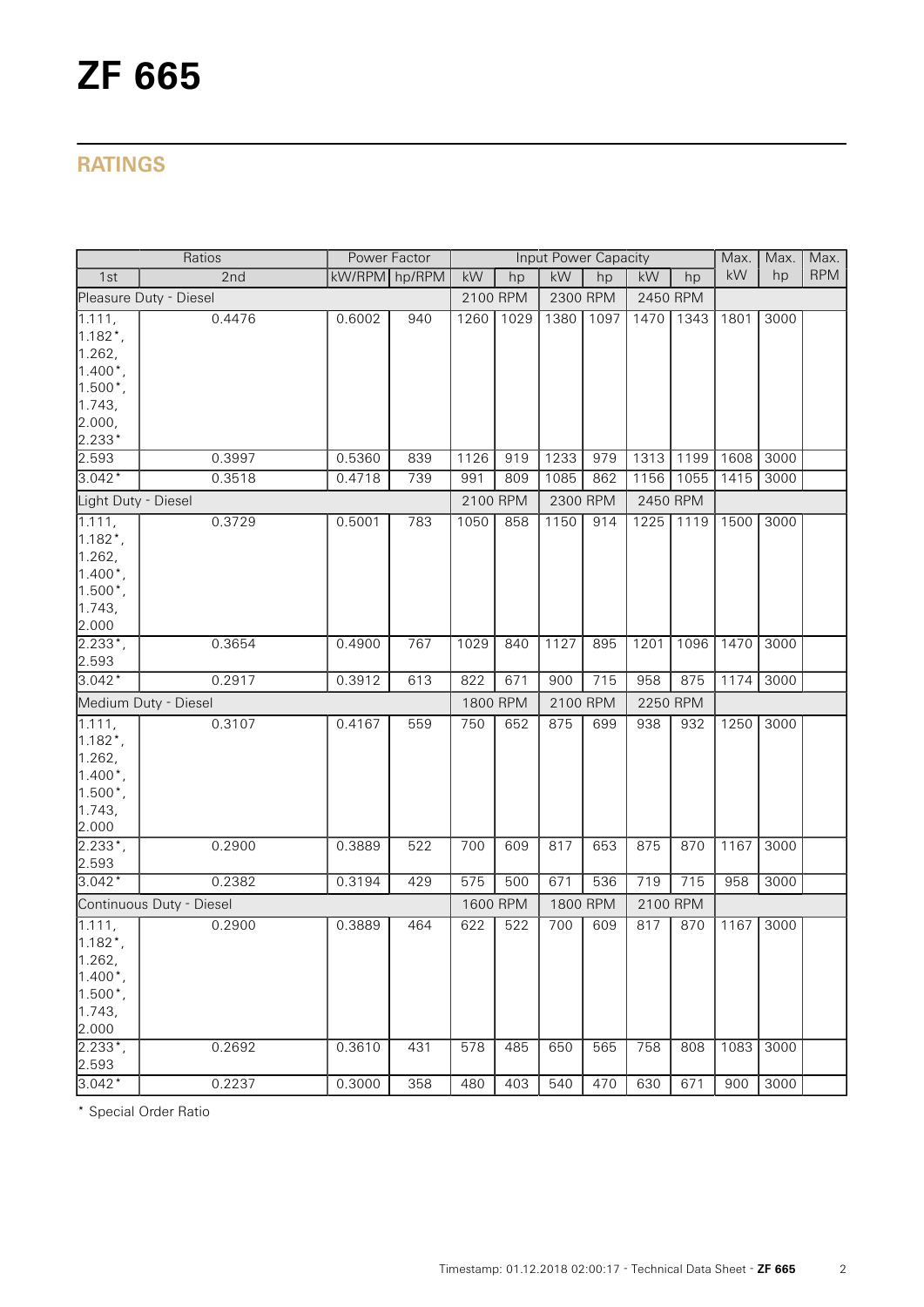# **DIMENSIONS**



| Η                          | B <sub>1</sub>                                     | B <sub>2</sub> |  |                   | H <sub>2</sub> |       |                    |  |  |  |  |
|----------------------------|----------------------------------------------------|----------------|--|-------------------|----------------|-------|--------------------|--|--|--|--|
|                            | Millimeter (mm)                                    |                |  |                   |                |       |                    |  |  |  |  |
| 200.0                      | 200.0<br>676.0<br>537.0<br>310.0<br>310.0<br>400.0 |                |  |                   |                |       |                    |  |  |  |  |
|                            | lnch (in)                                          |                |  |                   |                |       |                    |  |  |  |  |
| 7.87                       | 12.2                                               | 7.87<br>12.2   |  |                   | 15.75          | 26.61 | 21.14              |  |  |  |  |
| Weight (kg)<br>Weight (lb) |                                                    |                |  | Amount of Oil (I) |                |       | Amount of Oil (qt) |  |  |  |  |
| 248                        |                                                    | 547            |  |                   | 16.0           |       | 17.0               |  |  |  |  |

# **BELL HOUSING DIMENSIONS**

|       | Α  |                         | В                                   |                         | C  |    | L <sub>3</sub> |     | <b>Bolt Holes</b> |          |      |
|-------|----|-------------------------|-------------------------------------|-------------------------|----|----|----------------|-----|-------------------|----------|------|
| Name  |    |                         |                                     |                         |    |    |                |     | No.               | Diameter |      |
|       | mm | $\overline{\mathsf{I}}$ | mm                                  | $\overline{\mathsf{I}}$ | mm | in | mm             | in  |                   | mm       | in   |
| SAE 0 |    |                         | 647.7 25.5 679.45 26.75 711.2 28.0  |                         |    |    | 0.0            | 0.0 | 16                | 13.49    | 0.53 |
| SAE 1 |    |                         | 511.2 20.13 530.2 20.87 554.0 21.81 |                         |    |    |                |     | 12                | 12.0     | 0.47 |



# **OUTPUT FLANGE DIMENSIONS**

|       |                         |                            |                         |    |                         |      |              | <b>Bolt Holes</b> |              |      |  |
|-------|-------------------------|----------------------------|-------------------------|----|-------------------------|------|--------------|-------------------|--------------|------|--|
|       |                         |                            |                         |    |                         |      |              | No.               | Diameter (E) |      |  |
| mm    | $\mathsf{I} \mathsf{n}$ | mm                         | $\overline{\mathsf{I}}$ | mm | $\overline{\mathsf{I}}$ | mm   | $\mathsf{I}$ |                   | mm           |      |  |
| 205.0 |                         | 8.07 170.0 6.69 140.0 5.51 |                         |    |                         | 20.0 | 0.79         |                   | 18.3         | 0.72 |  |